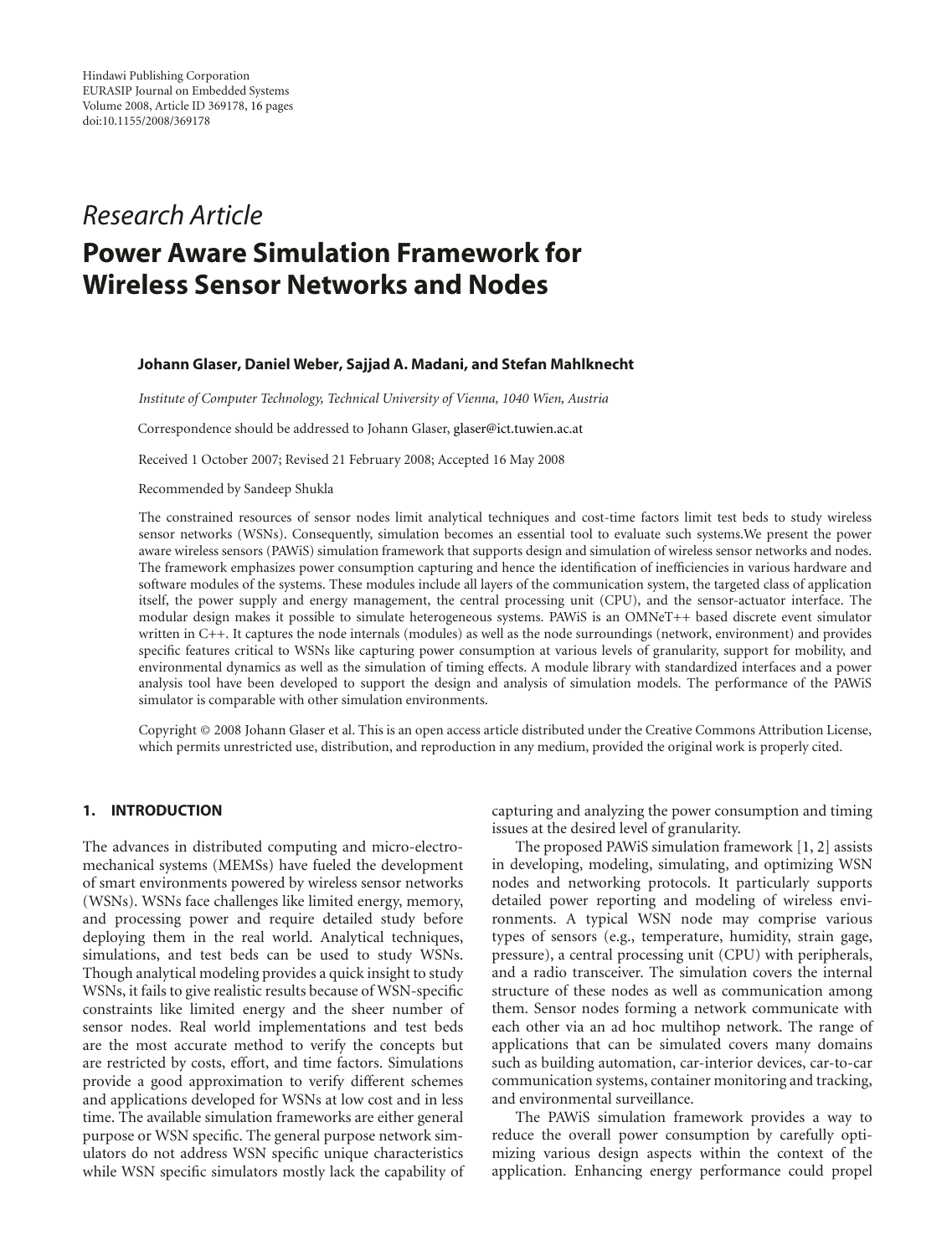many new applications since the lack of sufficient battery lifetime or limited energy scavenging systems is still the main cause for the slowly spreading number of WSN applications.

In previous research performed at the Vienna University of Technology [3], several weaknesses of current WSN nodes were identified. These include the wakeup problem (i.e., how to wakeup a sleeping node), the voltage matching and power supply problem, the fairly long oscillator startup time, and other hardware related problems. However, overall efficiency also strongly depends upon the application and its interaction with other nodes and the environment. Here, communication protocols play an important role, but considering the different layers of protocols independently and not taking into account adjacent layers as well as the hardware and environment, improvements can only be suboptimal [4]. PAWiS explicitly supports cross-layer design to exploit the synergy between layers. Several aspects regarding power aware wireless sensors are emphasized and directly supported by the PAWiS framework. The PAWiS framework hence helps to capture the whole system in one simulation and extracts power consumption figures from software and hardware modules uncovering leakages in early design stages. The main contributions of this work are as follows.

- (i) One of the main contributions is to equip the user to program models of a wide variety of abstraction,
- (ii) Another contribution is to model the internals of WSN nodes as well as the communication between them. The framework distinguishes between software and hardware tasks, yet it is easy to change the hardware/software partitioning,
- (iii) one of the main contributions also is an elaborate power simulation with any level of accuracy which can still be balanced with complexity. The simulated power consumption can depend on the supply voltage, for example, for a nearly empty battery when supplying a microcontroller that operates at very low voltages. In WSN nodes, components with different supply voltages are combined resulting in the need for low dropout regulators (LDOs) and DC/DC converters. The PAWiS framework allows to model this hierarchical supply structure as well as the efficiency factor of the converters.
- (iv) Powerful analysis and visualization techniques are provided to evaluate the simulation results and derive a path to optimization.
- (v) The RF communication is modeled according to realworld wave propagation phenomena while still maintaining an efficient simulation. It includes interferers, noise, and attenuation due to distance to influence the bit error ratio of communication links. No preset topology is required because the packets are transmitted to all nodes within reach. The topology of network communication itself originates from the link quality and the routing algorithm. With this approach any routing protocol, especially ad hoc protocols, can be implemented. The transmission

model implementation is entirely independent of the underlying modulation format enabling the simulation of any type of modulation. Multiple participants can utilize the RF channel by multiple access schemes and are separated by space, time, frequency, and code.

## **2. RELATED WORK**

To have credible results through simulation, the choice of models and the simulation environment is very important. Key properties for WSN simulators must include a way to capture energy consumption at any level of abstraction, powerful scripting language, graphical user interface (GUI) support to animate, trace, and debug, and the ease to integrate new modules. Some of these key properties are discussed in [5].

NS-2 is a discrete event, object-oriented, general purpose network simulator written in C++ (http://www.isi.edu/ nsnam/ns/). According to [6], it is the most widely used simulator and has a rich library of protocols but focuses mainly on IP networks. OTcl [7] is used as scripting language to control and configure simulations. It provides a GUI support with the network animator (Nam) which is not so good and only reproduces NS-2 trace [5]. For WSN, NS-2 does not scale well, and it is difficult to simulate 100+ nodes [8]. NS-2 lacks detailed support to measure the energy utilization of different hardware, software, and firmware components of a WSN node. *"One of the problems of ns2 is its object-oriented design that introduces much unnecessary interdependence between modules. Such interdependence sometimes makes the addition of new protocol models extremely difficult, which can only be mastered by those who have intimate familiarity with the simulator"* [9].

SensorSim [10] is an NS-2-based simulator for modeling sensor networks. The authors have provided a power model, a battery model, and a CPU model to address sensor network specific constraints but because of the *"unfinished nature of the software,"* the simulator is no longer available (http://www.nesl.ee.ucla.edu/projects/sensorsim/).

OMNeT++ [11] is a discrete event, component based, general purpose, public source, modular simulation framework written in C++ (http://www.omnetpp.org/). It provides a strong GUI support for animation and debugging. The mobility framework (MF) [12] for OMNeT++ is a specific purpose addon to simulate ad-hoc networks. In the MF, the links between pairs of neighbor nodes are specified with OMNeT++ gates with the help of an additional global module called channel control. Unlike *"visible communication paths"* which are created and freed in bulk, the air module of the PAWiS framework (see Section 3.3.7) decides about connection between pairs of nodes dynamically based solely on their position information and other radio transmission effects. Another difference is the capturing of power consumption with the power meter (see Section 3.3.8) that helps to identify major energy consuming modules. OMNeT++/MF does not provide a WSN specific module library [13] which can help expedite the design process.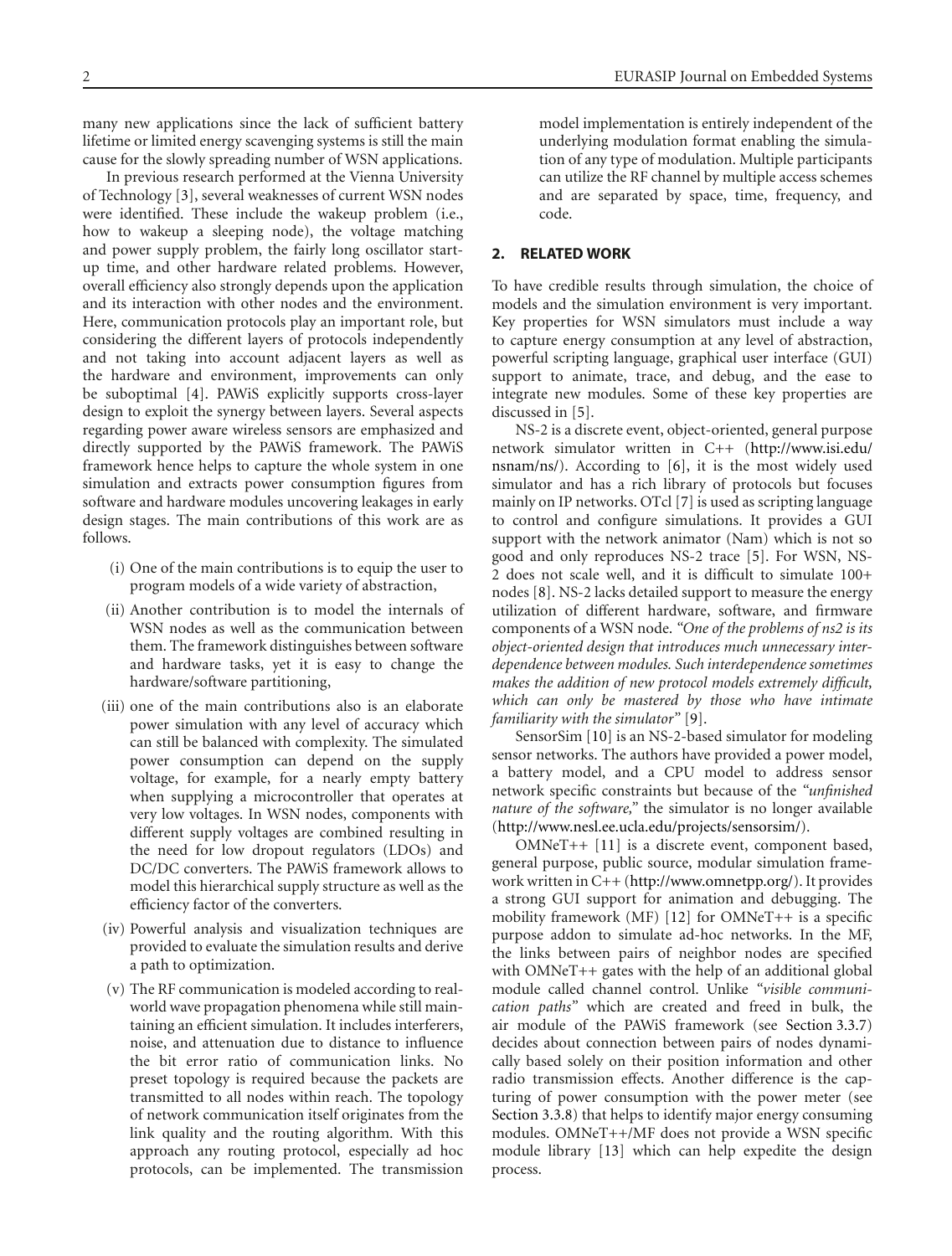SenSim [14] is an OMNeT++ based simulation framework for WSN. Some protocol layers and hardware units are implemented as simple OMNeT++ modules. They have provided implementations for different WSN specific protocols, battery, a simple CPU implementation, a simple radio, and a wireless channel. A coordinator module is implemented to assist in inter-communication between hardware and software modules. It does not add additional functionality to OMNeT++ other than a simulation template with a small number implemented modules.

NesCT (http://www.nesct.sourceforge.net/) is an add-on for OMNeT++ which allows the simulation of TinyOS-based sensor networks in OMNeT++ (http://www.tinyos.net/). It does not come with any additional functionality but acts as a language translator between two different environments (TinyOS and OMNeT++).

Global mobile information system simulator (GlomoSim) [15] is a library-based general purpose, parallel simulator for wired and wireless networks written in Parsec (http://www.pcl.cs.ucla.edu/projects/parsec/) (C-based discrete event simulation language for parallel programming). Being parallel, it is highly scalable and can simulate up to 10 000 nodes [5]. Using GlomoSim requires learning the new language Parsec. GlomoSim is superseded by QualNet (http://www.scalable-networks.com), a commercial network simulator and is not released with updated versions since 2000. However, sQualNet [16], an evaluation framework for sensor networks, built on the top of QualNet has been released recently.

OPNet Modeler is a commercial, well-established (1986), general purpose, object oriented simulation environment written in C++ (http://www.opnet.com). It supports discrete event, hybrid, and analytical simulation. It provides a very rich set of modules for all layers of protocol stacks including the IEEE 802.11 family, IEEE 802.15.4, and routing protocols like AODV [17], and DSR [18]. Each level of the protocol stack has to be implemented as a state machine but it is *"difficult to abstract such a state machine from a pseudo-coded algorithm"* [19]. The authors in [19] compared OPNet Modeler, GlomoSim, and NS-2 with a broadcast protocol. The results show that the performance of NS-2 and GlomoSim, and OPNet is barely comparable.

SENSE [9] is a sensor network specific, componentbased simulator written in C++ built on the top of COST [20]. To address the issue of scalability, SENSE provides an optional way for parallel simulation as is done in GlomoSim. It provides a small library of module implementations like AODV and DSR, with simplistic battery and power models; but unlike PAWiS, it does not provide a detailed structure to capture energy consumption of different hardware and software components. It also lacks a visualization tool which is helpful in debugging and visual inspection.

Ptolemy II [21] is a component assembly-based software package to study concurrent, real time, and heterogeneous embedded systems and is written in Java. Ptolemy II provides a rich support to model, simulate, and design components in different domains (e.g., discrete time or component interaction), but according to recent Ptolemy II 7.0.beta release notes, its wireless domain is still in experimental phase (http://www.ptolemy.berkeley.edu/ptolemyII/). VisualSense [22] is an open source WSN visual simulation framework built on Ptolemy II.

J-Sim [23] is a general purpose, component-based, opensource simulation framework written in Java. It is glued to different scripting languages with TCL/Java and hence is a dual language framework like NS-2. Initially, designed for wired networks, its WSN specific package provision supports only 802.11 MAC scheme and some high-level models, for example, battery, CPU, wireless channel, and sensor channel.

Various WSN specific simulation and emulation tools have been released in the previous years. These tools include TOSSIM [24], EmStar [25], and ATEMU [26]. The advantage of using such tools is that the code that is used for simulation/emulation also runs on the real node (with minor modifications) reducing the effort to rewrite the code for the sensor node and giving detailed information about resource utilization. The main problem with such frameworks is that *"the user is tied to a single platform either software or hardware (typically MICA motes), and to a single programming language (typically TinyOS/NesC)"* [5]. Tython [27] and PowerTossim [28] are extensions of Tossim to capture the dynamic behavior of environment and power consumption, respectively.

In contrast to many of the above frameworks, the PAWiS simulation framework meets all the key properties outlined in [5]. It also utilizes the powerful GUI support of OMNeT++, it utilizes the widely used scripting language Lua to include environmental dynamics and mobility, and to reduce the test-debug cycle (http://www.lua.org/). It focuses on capturing energy consumption at hardware and software levels, provides a visualization tool to analyze energy consumption, a rich library of modules to get an optimized protocol stack, standardized interfaces to improve reusability, and provides a simulation template for the user to jump start any simulation study.

## **3. SIMULATION FRAMEWORK**

A wireless sensor network is built of independent nodes which communicate via an ad hoc wireless network. The PAWiS simulation framework is designed to model, simulate, and optimize both the wireless communication protocols as well as the interior of the nodes. Each node is built as a virtual prototype in a way that its function, timing, and power consumption as well as system failures are simulated at any level of detailedness.

#### *3.1. Methodology*

The design of a WSN and its nodes follows a top-down approach embedded in a cyclic process. The functional specification defines requirements of the WSN which apply to the architecture as well as to the implementation. The implementation on the other hand imposes constraints on the architecture and the functional specifications in a bottomup manner. For example, the functional specification of a tire pressure monitoring system (TPMS, see also Section 6.2) may require the sensors to measure the current pressure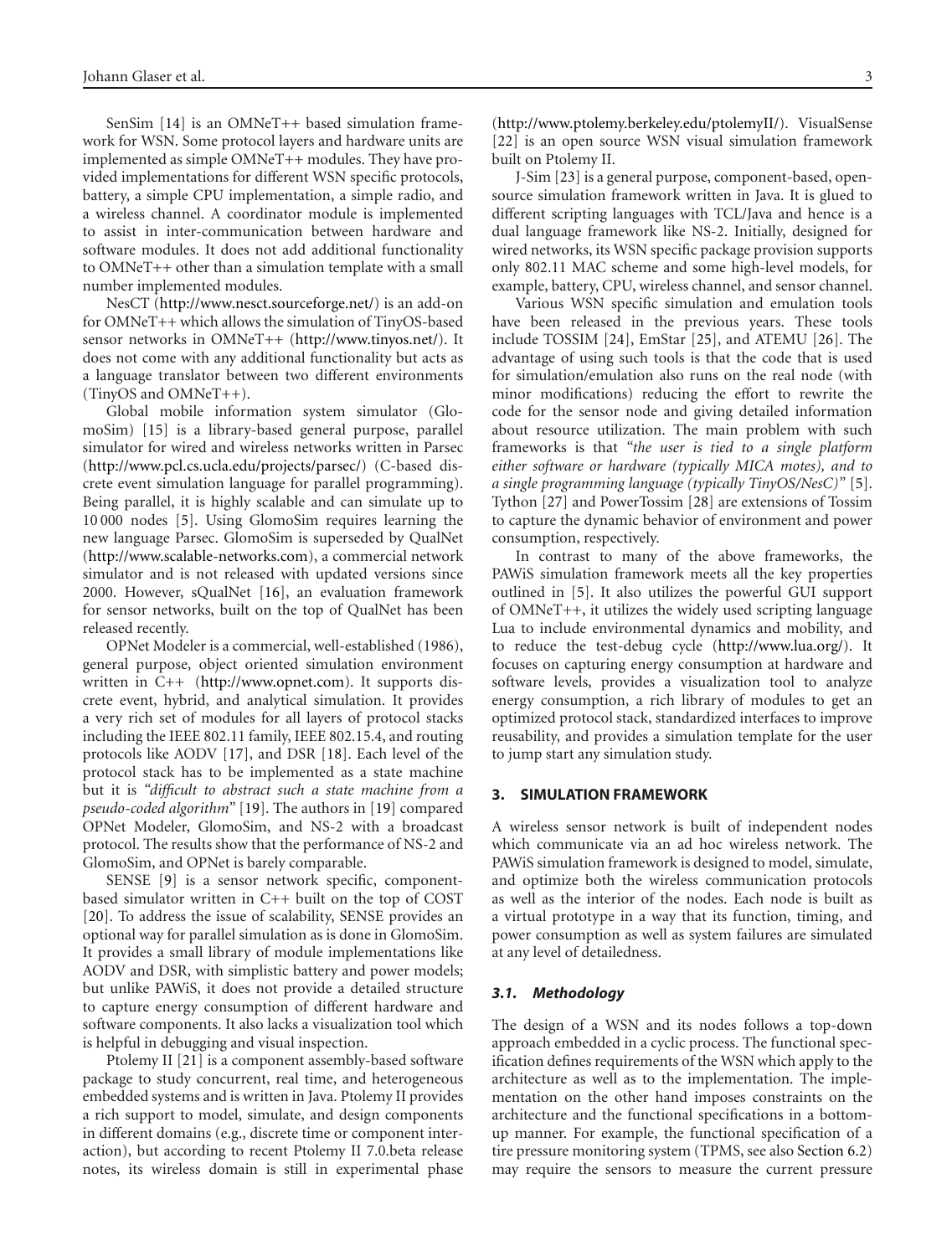every 20 seconds. Due to the power consumption of the current sensor technology and the available battery capacity, the implementation of a TPMS sensor node imposes the constraint that this function can only be maintained for 2 months, which is rather short compared to the lifetime of a tire.

## *3.1.1. Work flow*

To design a WSN and its nodes, the functional specification is defined. For a full optimization, the work flow is a cyclic application of the following steps.

- (a) Every node typically consists of multiple submodules. In this step, the node structure is defined and for every module type a certain implementation is chosen (*composition*). Initially, the modules only need to meet minimum functional requirements. For instance, for the aforementioned TPMS node, the user chooses a CPU, a pressure sensor, an AD converter, a timer, an RF transmitter, and memory. Additionally, software modules like the network stack and sensor handling are required.
- (b) The modules chosen in the previous step are *integrated*. Their interfaces have to be adopted and their functions must be coordinated. For example, the chosen pressure sensor might require special treatment for its power-on sequence, which must be implemented accordingly in the module which operates it.
- (c) The modules are *configured*, that include setting values for the clock frequency of the CPU, the resolution of analog-to-digital converters (ADCs), and so forth.
- (d) In the previous steps, a fully functional model of a node and of the network was set up and is *simulated* in the current step.
- (e) The simulation results are *evaluated*. This includes the verification of the function, analysis of the power consumption and timing, and detection of potential for further optimization (see Section 5).
- (f) The issues identified in the previous step are considered for a *refinement* of the models as well as the design. Examples are increasing the detailedness and accuracy of power consumption and timing, dividing the functionality into more elaborate modules, configuration changes, and even a modification of the node composition by exchanging module implementations. The chosen pressure sensor might consume too much energy in every measure cycle due to its long-lasting power-up sequence, and hence should be exchanged by a sensor with faster startup. Another example is the physical layer model (including the RF transceiver) which might need a refinement of the power consumption reporting during intermediate states (e.g., when switching from transmit to receive mode) (see Section 3.3.8). With the refined node implementation, the procedure is started over again, until the optimization goal is achieved.

These *refinement cycles* are the main track to enhance the development and design [3]. After completing the optimization process, the final outcome comprises the verified function, the architecture of the node, the implementation details, and the power specification of every module.

The module library (see Section 4) is particularly intended for the composition and integration of modules to a node. It provides a collection of multiple module implementations for every module type which can be combined in numerous ways. The integration effort is minimized because these modules conform to the interface specification (Section 4.2).

## *3.1.2. Optimization*

Several strategies for the optimization of WSN nodes are proposed in [3]. The PAWiS simulation framework is especially constructed to assist the designer in applying these strategies.

- (i) *System-level optimization* involves a modification of the whole system behavior like choosing a different network layout or application patterns.
- (ii) Exchanging the *module implementation is done* by selecting a different module from the library. For example, choose a dual-slope, a ΣΔ or an successive approximation ADC. Another example is to change a communication layer implementation (e.g., use another medium access (MAC) protocol).
- (iii) Another strategy is exchanging *multiple module implementations* for adjacent modules that tightly work together. While modifying a single module might degrade the node performance, the interaction of the changes of multiple modules potentially leads to an overall improvement.
- (iv) *Cross-layer optimization* works on more than one network layer where, for example, modifying the routing protocol benefits from a different physical layer.
- (v) *Partitioning* of modules and/or functions is done by dividing the task between hardware and software, digital and analog, or RF and baseband. For example, a specific MAC protocol could be implemented in software, as dedicated hardware acceleration unit, or a combination of both.
- (vi) *Another strategy is scaling* a module, for example, the resolution of an ADC or the register count of a CPU.
- (vii) *Parameterization* of modules, for example, the timing, transmission power, and bit rate of a radio transceiver.

## *3.2. Structure*

The PAWiS simulation framework is based on the OMNeT++ discrete event simulator [11] which is written in the C++ programming language (Figure 1). A discrete event simulation system operates on the basis of chronological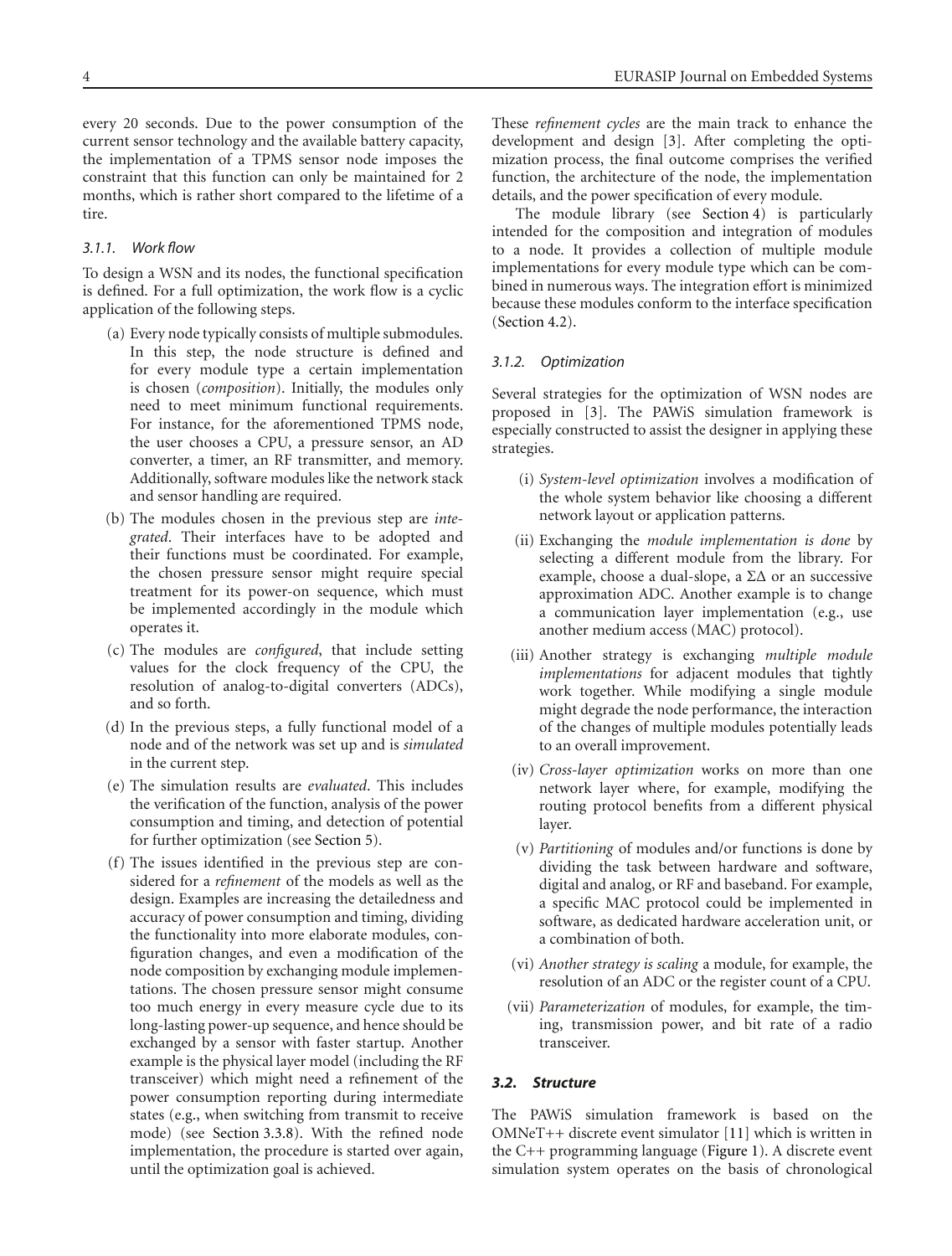consecutive events to change a system's state. These events are processed by the simulation kernel. The simulation time itself does not progress continuously but is advanced with each occurring event (hence it is not possible to issue events that are scheduled before the current simulation time). The proposed framework handles timing-related issues according to this discrete event mechanism.

User-defined models are implemented as C++ classes and mostly utilize framework concepts. The user of the framework is only confronted with OMNeT++ to comprehend the simulation process. Node composition and network layout along with environmental and setup parameters are specified in configuration files as well as script files (see Section 3.4). The modules are compiled and linked with the simulation kernel, and result in the simulation application. This offers a GUI-based frontend which enables visual debugging of the communication processes of the model on a per-event basis at simulation runtime. An optional command linebased frontend can be utilized for increased simulation performance.

The framework is primarily focused on simulating interand intranode communication. Additionally, fine-grained aspects (e.g., CPU instruction set emulation as used by [26]) can be easily modeled with user extensions. However, a tradeoff between simulation details and execution performance (as discussed in [29]) has to be considered with increasing quantity of network nodes.

A promising feature is the possibility to use SystemC in combination with OMNeT++ (http://www.systemc.org/). This is achieved by combining the OMNeT++ simulation kernel and the SystemC simulation kernel in a way that events from OMNeT++ and SystemC are being processed together. This also allows the communication between both domains. OMNeT++ allows the use of a custom scheduler which is the central point to merge the messages and events of OMNeT++ and SystemC, respectively. Unfortunately, the OSCI SystemC kernel does not offer such an interface, so slight modifications in the source code were necessary.

Simulation results comprise timing and power consumption profiles as well as event records. The completed model itself contains information regarding the functional description and architecture specifications along with lowlevel implementation details.

#### *3.3. Basic concepts*

#### *3.3.1. Modularization*

A wireless sensor node is typically composed of multiple *modules* (e.g., CPU, timer, radio, network layers). Internally, every module is based on one or more *tasks*. The framework defines two types of tasks. One type models a *hardware component* (e.g., a timer, an ADC) whereas the second type is a *software task*, for example, application, routing, MAC, and physical layer. Every module is implemented as a C++ class derived from a framework base class. Tasks are implemented as methods within a module class. The execution of a single task is sequential but all active tasks are running in parallel. This form of concurrency is implemented as cooperative multithreading, where the program flow is suspended within a method when certain framework calls are made (e.g., to wait for some condition to be satisfied) and will continue execution after being dispatched again. This process is transparent for the user and is entirely handled by the framework.

Basically, the detailedness and granularity of the sensor node model strongly depend on the design and simulation requirements for hardware and software modules and are not restricted by the PAWiS framework.

#### *3.3.2. Functional interfaces*

Control flow transitions between two modules are specified by the so-called *functional interfaces* (FI). They can be thought of as subroutines with well known names and parameter specifications. An invocation of an FI is similar to a blocking subroutine call but may exceed the module boundary. The framework allows the passing of arguments to and from FIs. In the model, FIs are implemented as class methods (similar to tasks).

A collection of FIs grouped together under a wellknown name can be thought of as a functional moduletype description. This introduces a level of abstraction in the functional design process and hence enables reusability of functional design. Two modules that are completely satisfying the specification regarding their FIs can be said to be functionally equivalent (although they might have entirely different power consumption and timing profiles). This approach is utilized in the module library (see Section 4).

#### *3.3.3. CPU*

As already mentioned in Section 3.3.1 tasks can either model hardware or software. Software tasks of sensor nodes are executed by a CPU. It is important to note that multiple software tasks cannot run in parallel, since typically only one CPU is available and supported by the framework. The CPU module of the framework ensures that only one task's code simulation is executed at a time.

To model the power consumption and timing behavior of software tasks, the PAWiS simulation framework splits the simulation into two parts. The functional part is implemented in the C++ method of the task. The timing and power consumption part, on the other hand, is delegated to the CPU module which maintains its power consumption and delays execution of the software task for the calculated processing time (the time that the code execution on the CPU would take). This means that the whole functional part is executed at the very same simulation time instant. The model programmer has to insert special framework requests to the CPU module to simulate the execution time and power consumption.

These requests include the estimated execution time of the firmware code on the CPU. Now think that the CPU of a given node should be replaced during the optimization process. This would also require to modify all execution time estimates in all modules of the node. To allow for a CPU exchange without the need to adapt other modules the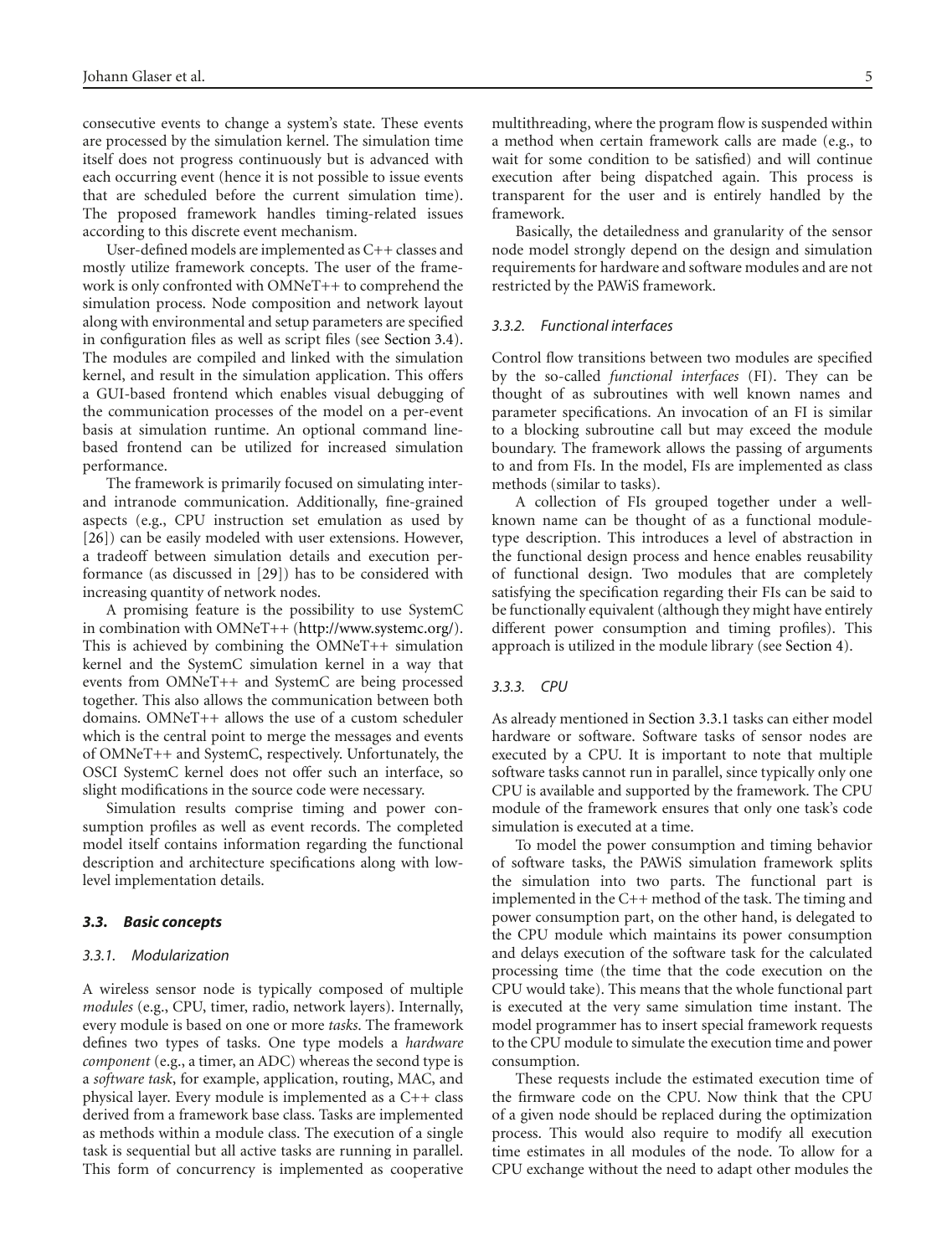

Figure 1: Structure of the PAWiS simulation framework.

execution time estimates are referred to the so-called *norm CPU*. This is an imaginary but well-defined CPU implementation (regarding its performance). The actual CPU model scales its processing time and power consumption according to its individual properties. For higher accuracy, the CPU request also supplies the percentage of integer, floating point, memory access, and flow control operations.

Many microcontrollers used for WSN nodes have CPUs which offer special low-power modes. The PAWiS simulation framework also supports modeling of these states. This is done by pausing code execution and setting the power consumption of the CPU module to a lower value. To exit the low-power mode an interrupt can be issued.

## *3.3.4. Timing*

Modeling time delays differ whether they occur in firmware or hardware modules. For hardware modules the framework provides a simple wait method to suspend execution for a certain amount of time. Several distinct implementations of the wait method are available with support for fixed and conditional timeouts.

Using wait is not valid for software tasks because it is not possible to wait and do nothing in software (even for an infinite loop without body, the CPU does something). In fact, if delays are needed in software, the corresponding module has to use a loop (or a similar construct) to wait for a certain time and therefore utilize the CPU to achieve the delay. The framework offers a variety of methods to utilize the CPU for timing and flow control purposes. Alternatively the CPU can be put to a low-power mode which stops execution too and therefore delays until an external or timer event occurs.

An important consequence of this timing model is that consecutive user code lines without a wait call or a CPU utilization request take place in the same simulation time instant (i.e., no simulation time elapses during that

code execution). Simulation time only advances when these special methods are invoked.

## *3.3.5. Interrupts*

The framework provides a basic mechanism to model interrupt handling in a two-step process that maps

- (i) interrupt sources to interrupt vectors; and
- (ii) interrupt vectors to interrupt service routines.

Whenever an interrupt request is issued, the framework handles the necessary task scheduling according to the interrupt priorities and the currently running task.

The implemented interrupt model supports several user configurable interrupt sources (potentially coming from different modules, e.g., a timer, an analog-digital-converter, etc.). Each of these sources is mapped to an interrupt vector. Additionally, it is possible to map multiple sources to one specific interrupt vector. Furthermore, every vector maintains a priority and an interrupt service routine (ISR). As the model allows multiple vectors to share one ISR, the framework provides means to identify the triggering vector from the ISR. The framework's CPU module entirely handles the interrupt processing except for prioritizing of interrupt vectors that needs to be provided in the user model by overriding the CPU base class.

The user can register ISRs for interrupt vectors within software modules. When interrupt sources trigger interrupt requests, the CPU module determines the appropriate interrupt vector, checks its priority, and if appropriate transfers control to the ISR (which is always a software task). In case of a control transfer, the currently executed CPU task is preempted and continues execution after the ISR has finished.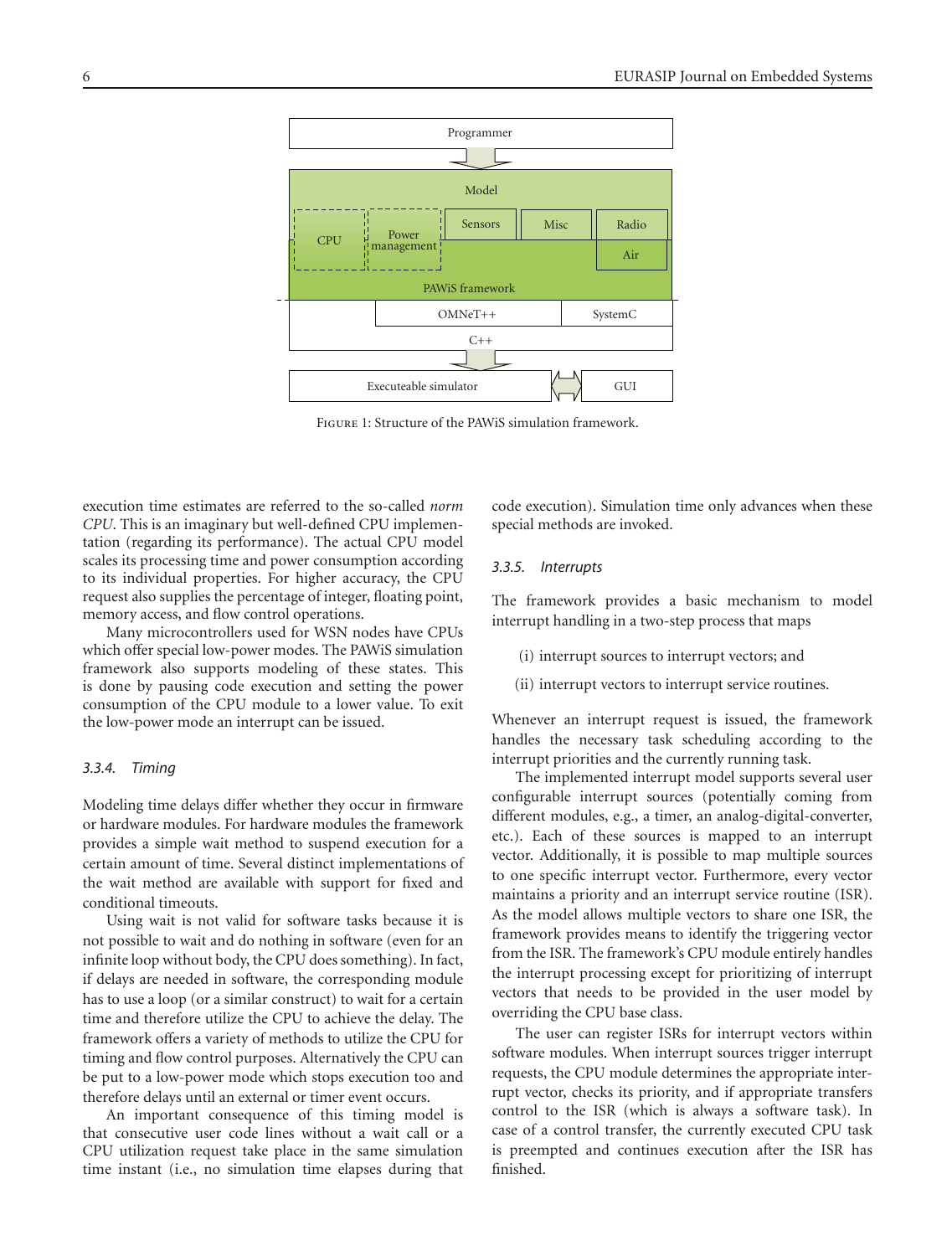

Figure 2: The Environment with properties, objects, and sensor nodes.

#### *3.3.6. Environment*

All sensor nodes are placed at 3D positions within the *environment*. This is a representation of the outer world and surroundings of all nodes including the RF channel.

Besides the nodes themselves, additional objects like walls, floors, trees, interferers, heaters, light sources, global properties (e.g., the attenuation exponent *b* (see Section 3.3.7)), and more are defined within the environment. The entire *environment* can be configured with configuration and scripting files.

## *3.3.7. Air*

The *air* is an essential part of the *environment* to handle the RF channels, which are defined by 3D node placement in space and obstacles between the nodes. A real RF signal is subject to wave propagation phenomenons like attenuation, reflection, refraction, and fading (multipath propagation) from the transmitter to the receiver. In the PAWiS simulation framework, these effects can be modeled but currently we use a distance-based path loss radio model, which only considers the distance between transmitter and receiver.

The packet transmission is modeled without the definition of a predefined topology (similar to a wired network). Instead of that, every RF message is transmitted to all other nodes and the received RF power is calculated from the transmitter power, antenna properties and especially the distance and obstacles between the transmitter and the receiver. The topology of the network results from the reachability between nodes which is limited by the minimum received signal quality.

#### *Signal power*

The received signal power of a node is proportional to the transmitter power, only scaled by wave propagation effects and node properties. These constant attenuation factors

between all nodes can be conflated to a matrix which is referred to as *adjacency matrix* within the framework. A simple row multiplication is used to calculate the received signal power for all nodes. The matrix is a precisely defined interface from the *Environment* setup (i.e., node positions, obstacles) to the data communication. Therefore, it can also be calculated by an external RF channel simulation tool.

The current implementation of the *Air* supports only isotropic antennas with uniform antenna gain. Obstacles are considered for the adjacency matrix by explicitly given additional attenuation factors between pairs of nodes in the *Environment* configuration.

#### *Packet transmission*

Whenever a data packet is transmitted by a node, the *Air* calculates the received signal power for all other nodes and notifies every node (above a certain threshold) about the start of the transmission. The nodes confirm the acceptance of the data packet, if their receiver is currently in listen mode and if the signal power is above the sensitivity threshold. During the transmission, the receiving nodes calculate the signal-to-noise ratio (SNR) between the received signal power *P*signal and the received and internal noise power  $P_{\text{noise}}$ :  $SNR = P_{\text{signal}}/P_{\text{noise}}$ .

From this SNR, the bit error ratio (BER) is calculated, which is a function of the SNR depending on the (fixed) modulation format (the formula can be provided by the user). From the BER and the bit length of the transmission, the bit error count is calculated. Consequently, the user's module decides whether the received packet is valid or treats it as corrupted.

From the size of the transmitted data packet and the bit rate, the Air calculates the duration for the transmission. At the time when the transmission is finished, the Air notifies all receiving nodes again. This notification contains the user data, its length, and the number of bit errors. Additionally, as some protocols decide whether to process an incoming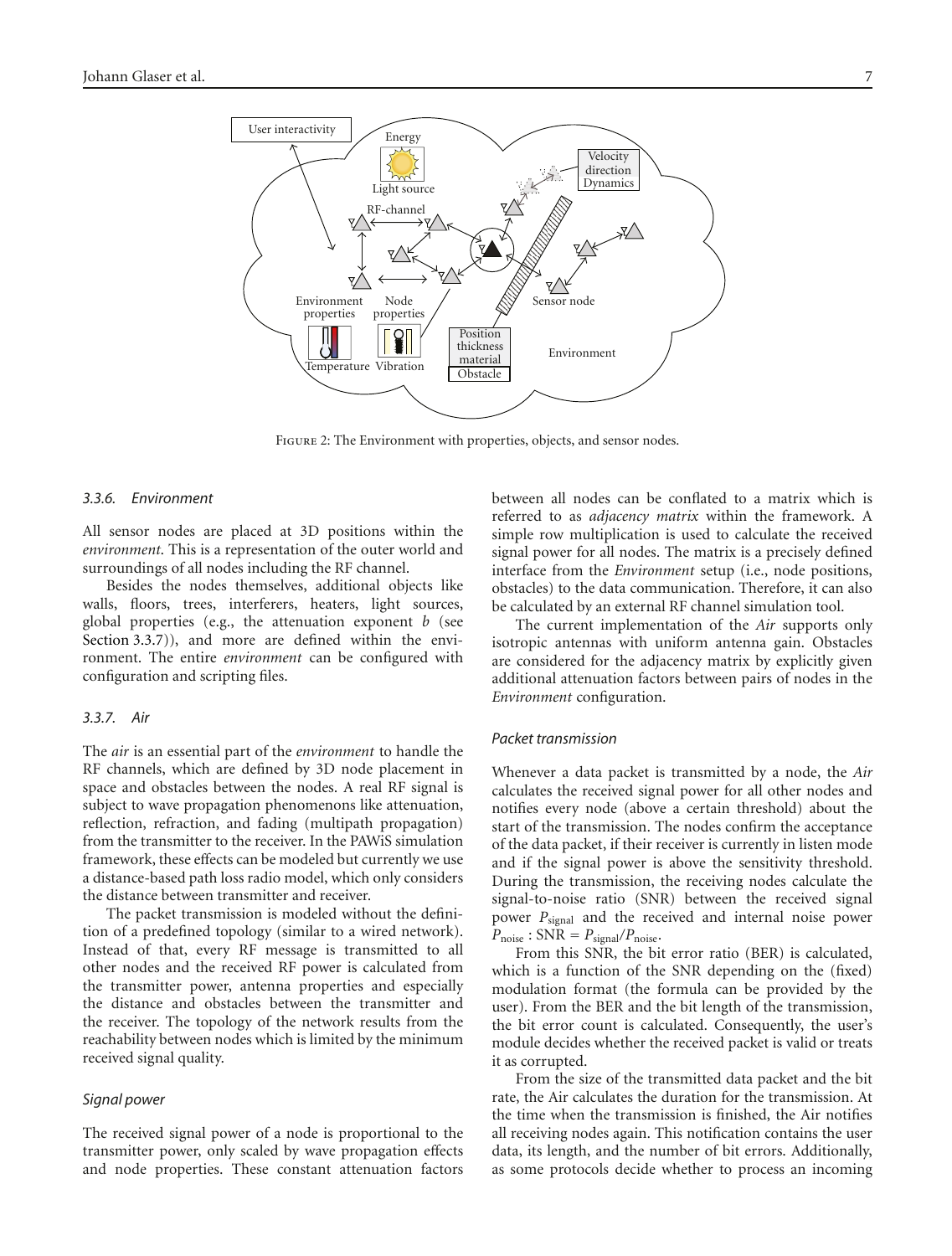packet after the arrival of some header fields, the framework provides a mechanism to stop listening to a transmission after a specified number of bits have arrived.

#### *Collisions*

If a node starts to send a packet while another packet is already being transmitted, this second signal is uncorrelated to the first sender. The framework models this signal as noise and therefore decreases the SNR at the receiver of the first packet. Such events can happen several times during the reception of a data packet, therefore the receiver has to deal with changing SNR throughout the packet receiving process. The final count of bit errors thus results from this sequence of different SNR values and is assembled from the portions of constant SNR. So the bit errors are accumulated for all portions of the packet with constant SNR. The user has to provide the method to calculate the bit error count for a constant portion of SNR, everything else is handled by the framework.

## *Multiple access*

To utilize the RF communication by multiple participants, three multiple access methods are supported. For separate services, it is likely to utilize different frequency bands (e.g., the 2.4 GHz ISM band and the 868 MHz ISM band). Within these bands, a separation using dedicated frequency channels (frequency division multiple access, FDMA) is typically implemented to increase the number of node sending in parallel. The same purpose is served by overlaying the RF signals in time and frequency domain but coding these with different keys (code division multiple access, CDMA). These three multiple access schemes are generalized by the framework. The user provides a function to implement the adjacent channel interference which handles the filter suppression ratio or the coding gain. This is incorporated by the Air to calculate signal and noise power and consequently the SNR. The other two common multiple access formats, space and time division multiple access (SDMA, TDMA) are supported trivially due to the principle of the Air.

#### *3.3.8. Power simulation*

A key feature of the framework (regarding PAWiS requirements) is given by the power consumption simulation of tasks. Therefore, a central power meter object logs the power consumption values that are reported by all modules of all nodes. Only tasks that simulate dedicated hardware directly report power consumption. Software tasks report their CPU utilization, and the CPU module calculates its power consumption and reports it on behalf of the requesting task.

Every hardware task that consumes power reports this to the central reporting facility. It can have different electrical behavior, that is, the current *I* depends in different ways on the supply voltage *U*. The current can be constant and therefore independent of the supply voltage. A resistive behavior  $(I = U/R)$  and a combination  $(I = I_{const} + I)$ 

*U/R*) can be modeled. Additionally, a user defined, for example, nonlinear characteristic can be implemented and is supported by the framework. The power consumption as well as the electrical behavior can be updated by a task at any point in time.

The reporting of power consumption is accomplished by calls to special methods offered by PAWiS framework classes. The model programmer has to provide the appropriate figures (current, equivalent resistance). These numbers can be determined in several ways. The most accurate numbers result from measurements of real-world devices (e.g., a test chip or prototype PCB) which should be modeled with the PAWiS framework (though this requires the device to be already available). Alternatively the user can obtain the consumption parameters by electrical simulations of the circuitry using, for example, Spice. This is particularly interesting if the model is programmed in parallel to designing the chip of the planned module. For commercially available components (e.g., a microcontroller or RF transceiver) the data sheet provides the appropriate power consumption values.

It is important to mention that modules of a sensor node do not consume constant power throughout their lifetime. On the contrary, the power consumption varies with the operating state. For example, the CPU consumes less power when being in sleep mode (and hence does not execute instructions), the power consumption of the radio differs whether in transmit, in receive, in PLL-locked or in idle mode. The model programmer has to report new power consumption figures every time the state of the module changes.

The framework supports the modeling of a supply hierarchy where the power input of a module (e.g., an ADC), is supplied by the power output of another module (e.g., an LDO). Since a power supply has varying efficiency according to load and input voltage as well as nonzero output resistance, its output voltage and internal consumption are calculated from its output current. This output current is the sum of all supply currents of the supplied modules. Additionally, the framework provides a mechanism to specify different power supply behaviors (particularly the output resistance). This power consumption model results in a simple electrical network.

During the simulation, a task calculates its current, reports this to its power supply and is notified about the actual input voltage by the power supply in return. Most of this is handled automatically by the framework. This mechanism recursively propagates up the supply tree (breadth-first) and is finally reported to the central *power meter* which stores this values to an external data file. In this way for every module and task of every node in the simulated WSN, the power consumption is calculated and logged. With this approach, the power consumption of the whole node is covered and the simulation results plausibly reflect the reality. These results are analyzed and visualized by the data postprocessing tool (see Section 5). So the power simulation values are not actively evaluated during the simulation run but analyzed after the simulation is finished.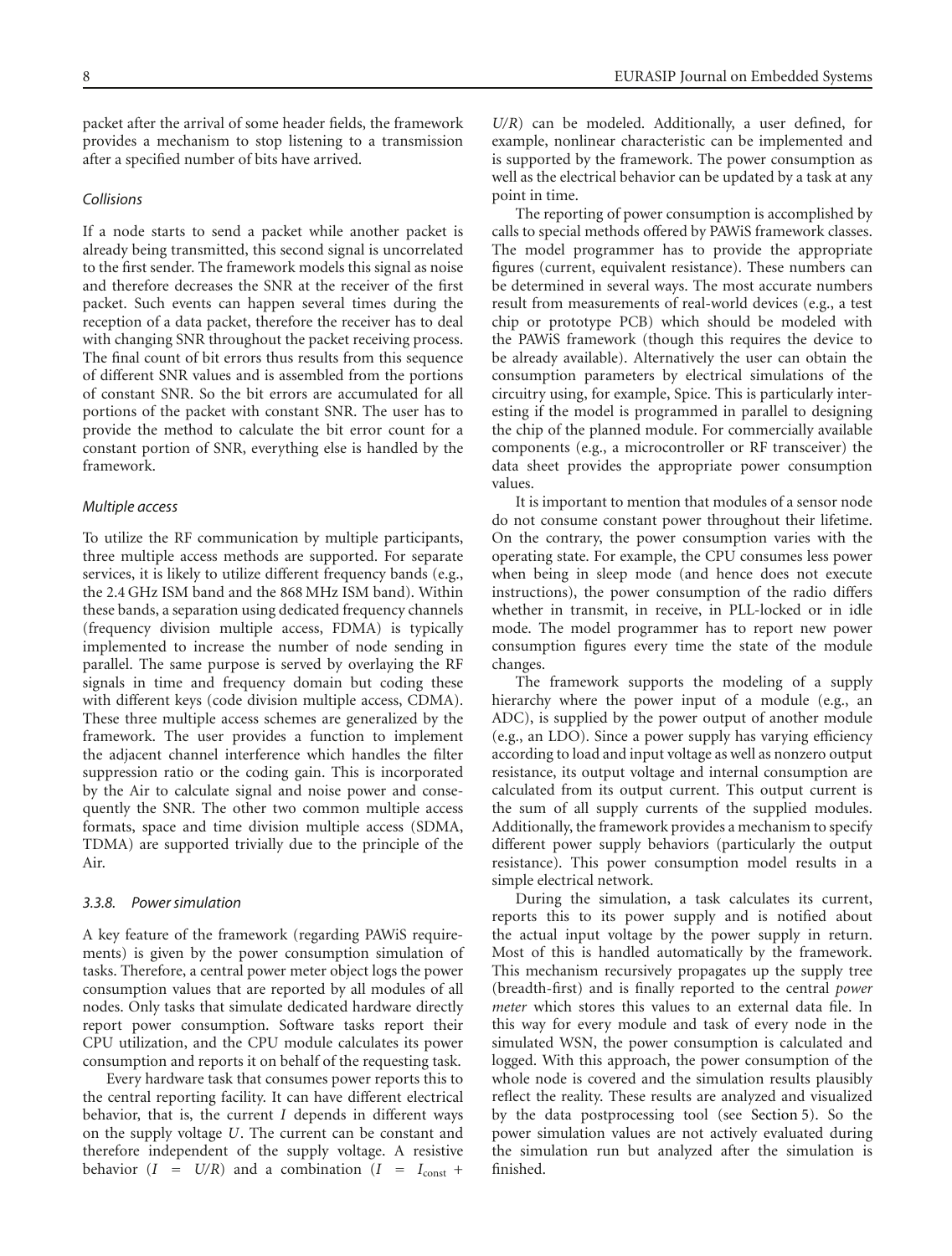#### *3.4. Dynamic behavior*

The PAWiS framework supports dynamic behavior (e.g., mobility, environmental dynamics) via an embedded scripting language. Generally, scripting languages are platform independent and need a virtual machine for execution. Although, it degrades execution time compared to compiled languages, it enables code adjustments and algorithm tweaks even at runtime. Scripting languages can be considered as high-level languages as they usually feature dynamic typing, implicit memory management (garbage collection), and often multithreading or support for coroutines intrinsically. An application utilizing an embedded scripting engine needs to provide glue code in order to make internals accessible via scripts. (Glue code is code that does not provide additional functionality but "glues" application specific objects or functions to the scripting engine.) For the PAWiS framework, the scripting language LUA [30] has been chosen due to its simplicity, extensibility, widespread usage, large community, fast execution, and maturity (http://www.lua.org/).

A large portion of the PAWiS framework's basic functionality is glued to the scripting engine. A main part comprises the module's flow control and power consumption functionality which enables the user to provide *functional interfaces* entirely in the scripting language. This is intended to serve as a rapid prototype development scheme without the need to re-compile the entire simulation. Scripts can be hooked to various events fired by the framework, for example, for set up purposes scripts can be hooked to node or network creation events. Usually simple topologies can be setup with the OMNeT++ intrinsic Ned language but more complex topologies can be created utilizing these initialization scripts with less effort. PAWiS scripts can be used to interface with the framework on network-wide and intranode levels during runtime or in the network setup phase.

A real-world scenario for the necessity of introducing dynamic behavior of sensor nodes is shown in Figure 3 where two cars are passing each other. Each car is equipped with a WSN and both networks affect each other when they come close. In order to simulate and observe this simple yet realistic scenario, it is necessary that the two networks can be moved at a certain velocity and in some direction during runtime. This is achieved by grouping the nodes in two distinct networks and then moving these groups via a script in opposite directions. When sensor nodes change their position in space, the PAWiS framework automatically handles the respective change in the network connectivity and the signal strengths without the need of user intervention (i.e., no method needs to be called to update the adjacency matrix). Accordingly, the radio model is rendered dirty and recalculated when the next activity on the air occurs.

Besides mobility, scripting is useful to handle dynamic and reproducible effects that occur within the sensor network's environment [27]. Generally, sensors (even simulated ones) need to monitor a certain phenomenon. Although the PAWiS simulation framework does not provide a detailed model to capture phenomena (e.g., humidity, and lumi-



Figure 3: Two cars equipped with wireless sensor networks passing each other.

nance), it defines an abstract interface for sensors and the environment. This sensor/phenomenon pair is handled like a typical subscriber/producer pattern. Sensors subscribe to a phenomenon to get it's current value and will be notified of changes instead of frequently polling the phenomenon thus reducing the computational load. The timing behavior of the notification can be set up (e.g., an update frequency or whenever a significant change of a phenomenon's value occurs) for each sensor individually. Sensor properties maintained by the framework are the position of the sensor and its orientation in 3D space. Whenever a sensor reads its associated phenomenon's value, these properties affect the reading as they define the distance and whether the sensor is facing the value's source.

The semantic of the environmental values has to be introduced by the user of the framework. Though this can be done with C++, it is recommended to use scripts for the environment model as it is more portable and can be exchanged easily for a simulation run. With the help of scripts, even complex environmental scenarios can be easily modeled and simulated. Additionally, the framework supports the usage of prelogged data that can be used as values for phenomena. Currently, effects of interest within the intended field of application for the framework comprise day and night cycles, season changes, weather conditions, and phenomena that support energy scavenging mechanisms.

Utilizing scripting for environment and phenomena as mentioned above introduces reproducible pseudo realistic (opposed to pseudorandom) values to the simulation. While further methods to support more accurate and realistic values exist some of them come up with inherent drawbacks (at least for the targeted field of application). The EmStar [25] framework has the ability to use a hybrid simulation scheme to provide realistic sensor readings. This means that it uses real-sensor readings as input for the simulation. While this brings real-world values into the simulation, it cannot be reproduced over multiple simulation runs. Furthermore, it is not possible to simulate large-time spans, for example, when season-dependent effects need to be considered or the intended network lifetime is up to a year or more.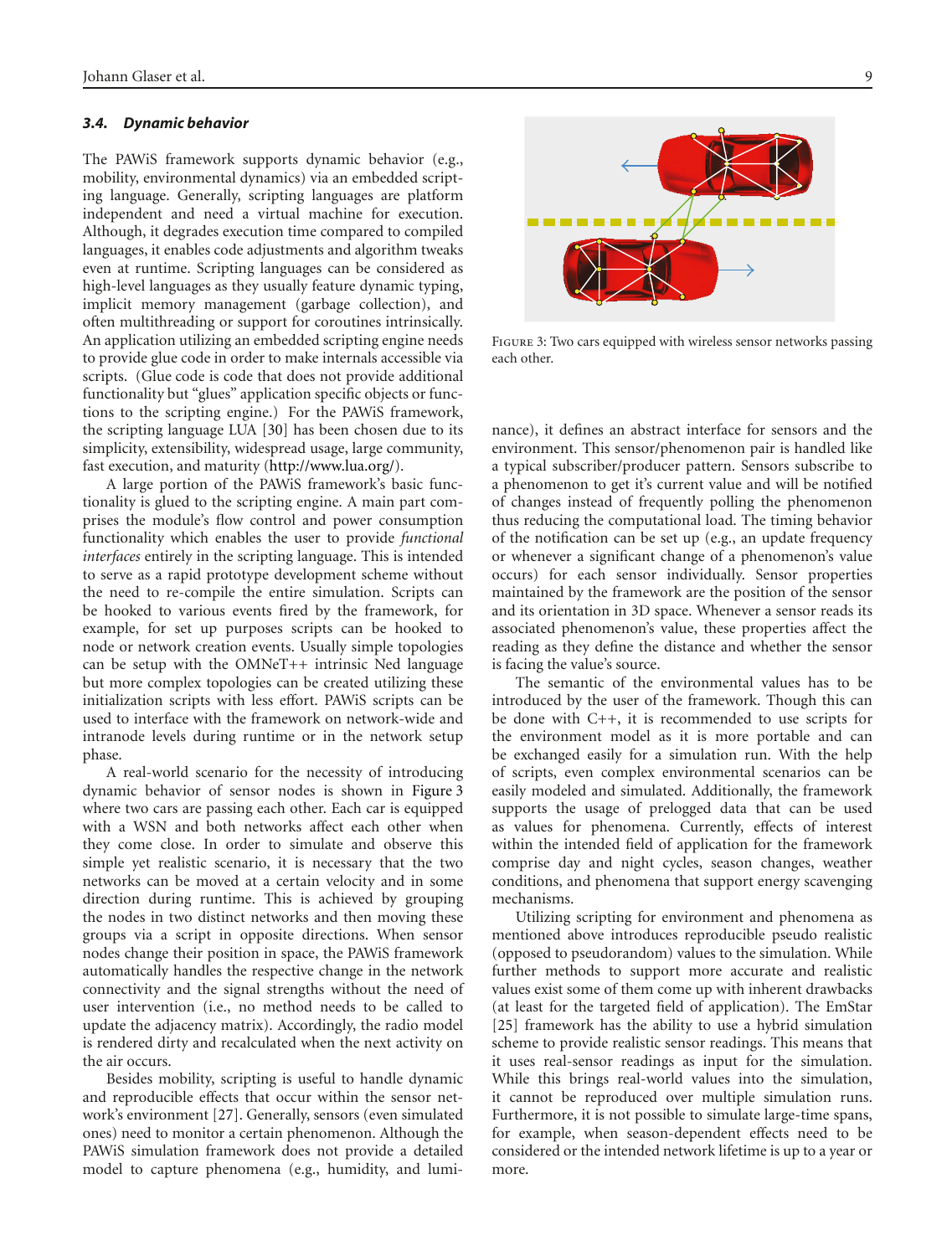

Figure 4: WSN protocol architecture.

## **4. MODULE LIBRARY**

The implementation within a module has to meet the specification of the *functional interfaces* according to the type of the module. This forms another key idea of the modeling process, that is, to provide a library with various distinct implementations for a specific module type. The resulting library can be used to evaluate, refine, and test architectural issues of the user's model. We provide a module library for the proposed protocol architecture (see Section 4.1). These modules can be used in any combination to get an optimized protocol stack for a particular application. Protocol architecture and standardized interfaces (discussed below) make it easy to integrate new modules or interchange different implementations to get optimized results.

#### *4.1. Protocol architecture*

The wireless communication characteristics (mobility, rapidly changing link quality, limited resources, and environmental obstructions) and new design paradigms (e.g., wake-up radio) motivate to divert from traditional layered architectures. At the same time "*plug and play*" like features of the layered architecture are important for extensibility and interchangeability.

We define a protocol architecture [31] which provides the benefits of traditional layered architectures [32] and focuses on exploiting synergy across layers (e.g, to extend network life time) [33]. The proposed architecture (see Figure 4) comprises traditional layers (application, transport, network, link, and physical layer) with management planes (cross layer, energy, security, and node). All layers and planes are connected through well-defined interfaces.

The cross-layer management plane (CLAMP) [4] provides a mechanism to exchange cross-layer information but in an optional way that the concept of modularity of layered architectures is still maintained. The CLAMP provides a rich set of parameters available to all the modules of the protocol stack by a publish-notify-update-query mechanism. A discussion of benefits when using cross layer information can be found in [4, 34].

Limited energy sources (e.g., AA battery), insufficient energy from scavenging techniques [35], and the difficulty to replace batteries (cost and geographic reasons) motivated the introduction of an energy management plane (EMP). The EMP can be used to implement algorithms (e.g., [36]) to compute remaining battery capacity or to schedule different events (e.g., updating timers, periodic listening) in order to save energy.

Generally, security is not considered as integrated component of the system architecture (at the start) which affects network security adversely [37]. A security management plane (SMP) is included so that security-related issues (key management algorithms, light-weight encryption and decryption, etc.) can easily be integrated into every component as discussed in [37]. Additionally, network diagnosis and management (NM) used for resetting nodes, remote firmware deployment, address assignment, querying the availability of the node, and so forth, are introduced.

## *4.2. Interfaces*

Standardized interfaces (see Figure 5) between different protocol layers and management planes expedite the process of new module integration and module interchangeability and hence reduces the overall design time. We kept the interfaces small in number and simple to reduce the communication overhead between layers and avoid complexity. Each interface has its own syntax and semantics. The userdefined interfaces can also be used if required. Figure 5 shows the unified view of the protocol layers, management planes, and interfaces among them. The advantage of such interfaces is that it makes the development of protocol layers independent from one another and at the same time provides the functionality to exploit synergy between different layers for cross-layer optimization benefits. Detailed information about the interfaces can be found in [31].

## **5. DATA POSTPROCESSING**

A data postprocessing tool (DPPT) was developed to analyze and visualize the information (power consumption, timing, events, and module interaction) logged during the simulation run. The DPPT (see Figure 6 for a screenshot) along with the PAWiS framework runs on Linux as well as Windows platforms. The DPPT visualizes the simulation results in a hierarchical way by network nodes, modules, submodules, and user-defined categories (e.g., the user can visualize energy consumed by the whole node or by one of its modules like routing or MAC). Each of these elements can be shown or hidden. Elements can be presented in different display colors to be distinguished in the graph. Several navigational helpers (e.g., panning, zooming, scrolling, and snapping) are provided to navigate the simulation data. The DTTP also provides operations on data rows like integration of power consumption, and so forth.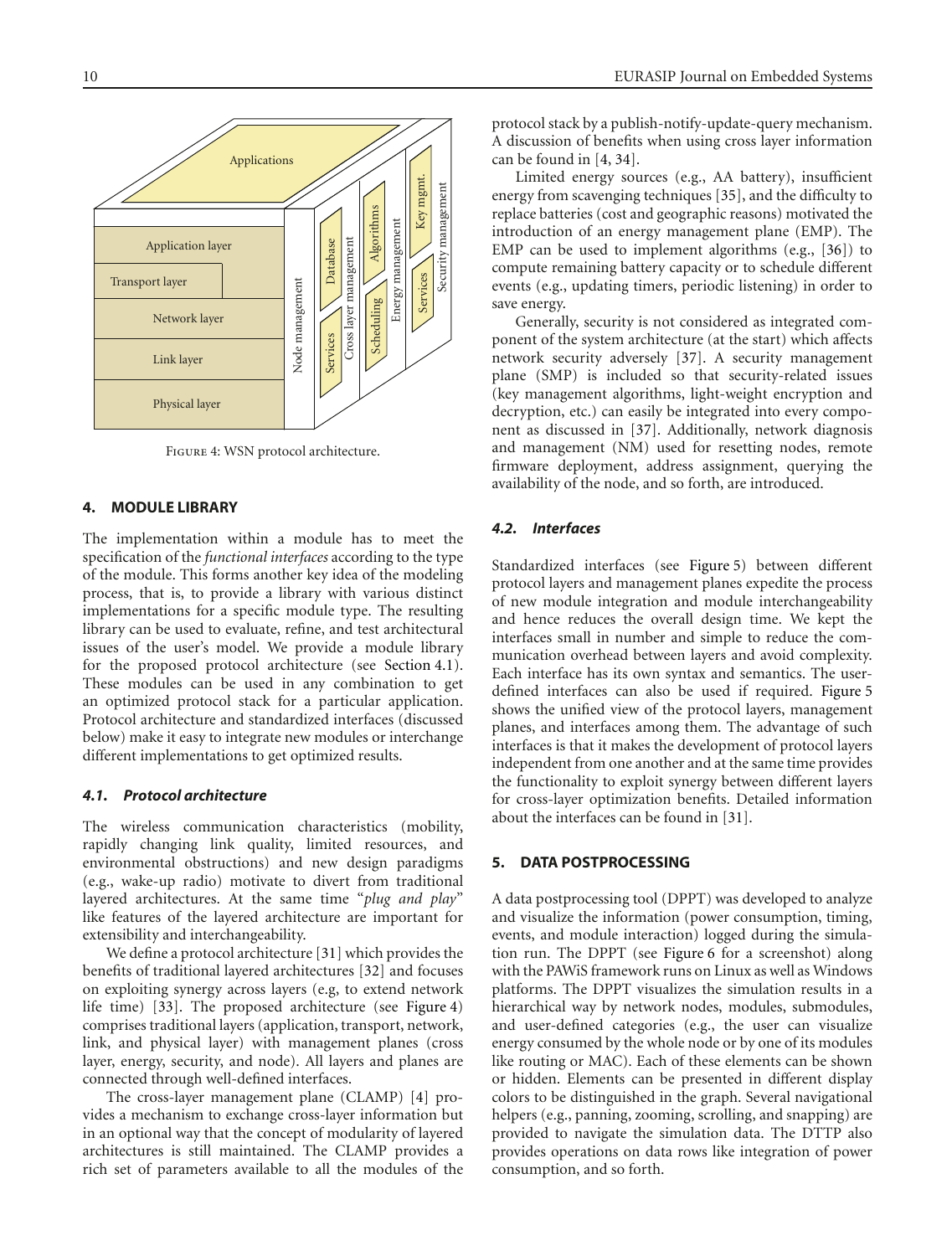

Figure 5: Interfaces between different layers and management planes.



FIGURE 6: Data postprocessing tool.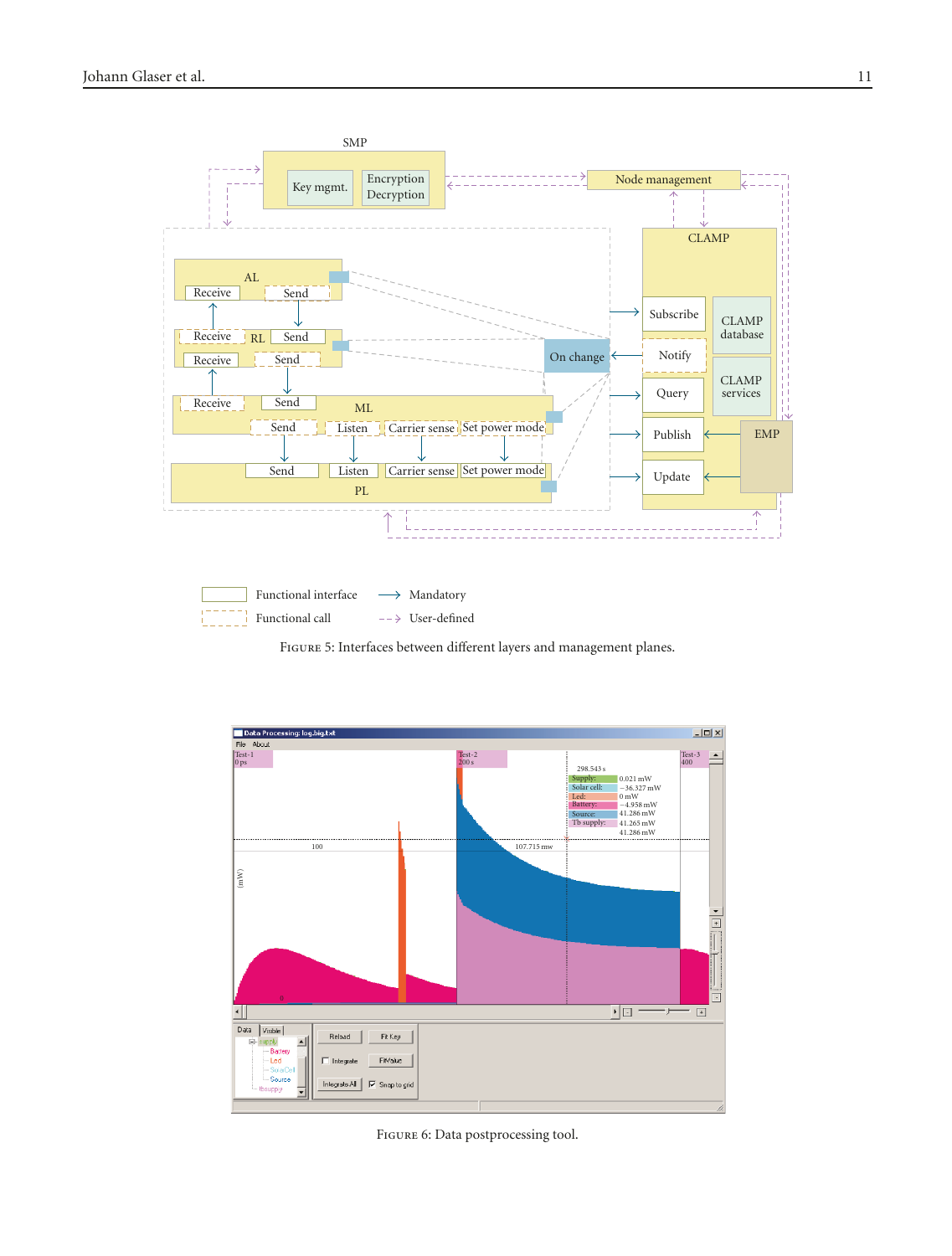The functions of the DPPT are divided into two categories, analysis and visualization of the data. The analysis techniques include the following:

- (i) power consumption;
- (ii) energy consumption (integral of power consumption over time);
- (iii) reveal network topology from routing tables;
- (iv) calculate remaining battery capacity from power consumption;
- (v) sum of power consumption of a certain module type of all nodes;
- (vi) statistical analysis of end-to-end packet delay, number of retransmissions, unnecessary CPU wakeups, and more;
- (vii) power and/or energy consumption distribution across several nodes.

The analysis results are visualized by the following:

- (i) chart (pie, bar, stack, etc.);
- (ii) tables (showing numbers);
- (iii) 3D maps (power and/or energy consumption distribution);
- (iv) vectors (network topology, routing decisions).

The main display as shown in Figure 6 is the power consumption of the modules of a node plotted over time. The individual power values are stacked and colored according to the module. As the user moves the mouse, an overlay shows the power values at the cursor.

One major difficulty for displaying the data is the high dynamic range of values and times. For WSN nodes, it is typical that within a very short time interval many events (and therefore changes in power consumption) occur followed by a long period of no actions. The user would have to constantly zoom in and out to inspect the points of interest. The same problem applies to power consumption values, for example, the power consumption of the RF transceiver is higher than the consumption of the AD converter by a factor of several hundreds. We tackle this visualization problem by applying a non-linear monotonic concave function (e.g., the logarithm) to the time and/or value *differences*. (We do not transform the absolute time and sum of power values (as for logarithmic plots) but the differences from one discrete event to the next.) This reduces the dynamic range of the differences while equal time intervals and power values are displayed equally at every absolute point.

#### **6. RESULTS**

In this section, we present a performance evaluation of the PAWiS framework as well as a case study to show its benefit in designing, simulating, and optimizing real-world scenarios.

| Nodes | $\rm Sim$ s/s | Event/s |
|-------|---------------|---------|
| 20    | 207.6790      | 32,808  |
| 50    | 52.8075       | 23,975  |
| 100   | 7.9105        | 16,666  |
| 200   | 2.6811        | 9,756   |
| 500   | 0.2249        | 4,025   |
| 1,000 | 0.1278        | 2,298   |

Table 1: Performance results for different network sizes.

#### *6.1. Performance evaluation*

To get performance figures, we abstracted an application layer by probabilistic sampling based on uniformly distributed intervals (a node waits between 20 to 70 seconds and then sends data with a probability of 20%). A positionbased routing scheme (a scheme which forwards data based on location of the immediate source, the node itself, and that of the destination node) which maximizes progress (minimizes distance) towards the destination node was implemented on the routing layer. At the MAC layer, a simple CSMA/CD (carrier sense multiple access with collision detection) scheme was implemented. A linear battery discharge model and a first-order radio model was used. Many to one communication was considered where all the nodes send data to the sink node located at the center of the network area. Multiple simulation runs with various network sizes and approximately equal node density were made for the performance evaluation. The network nodes were distributed on a grid with a jitter around the grid positions. Scripting was only used to set up the network and simulation environment, but no dynamic effects during simulation runtime have been implemented. The used simulation model put more emphasis on higher-level effects (on protocol level) than on intranode communication or instruction set simulation. For the execution of each simulation run, a common desktop PC equipped with an AMD Athlon 64 3000 CPU (2.0 GHz) and 1.5 GB of RAM has been used.

The simulation framework generates messages for a lot of events that occur during simulation. These messages are dispatched by the OMNeT++ simulation kernel. Therefore, the number of messages (events) generated during a simulation run is a key figure of the performance evaluation. An additional important figure constitutes the ratio between simulated seconds and wall-clock seconds for each run. These figures were acquired by simulating one million events for different network sizes.

Table 1 shows the simulation results for 20, 50, 100, 200, 500, and 1000 nodes. It should be noted that for this particular simulation configuration, the ratio between simulation time and wall-clock time is just an example and should not be seen as a general figure for any simulation. More important are the figures regarding the processed events per second. As the framework handles many aspects of wireless communication, the duration for processing events with lots of nodes increases significantly. This is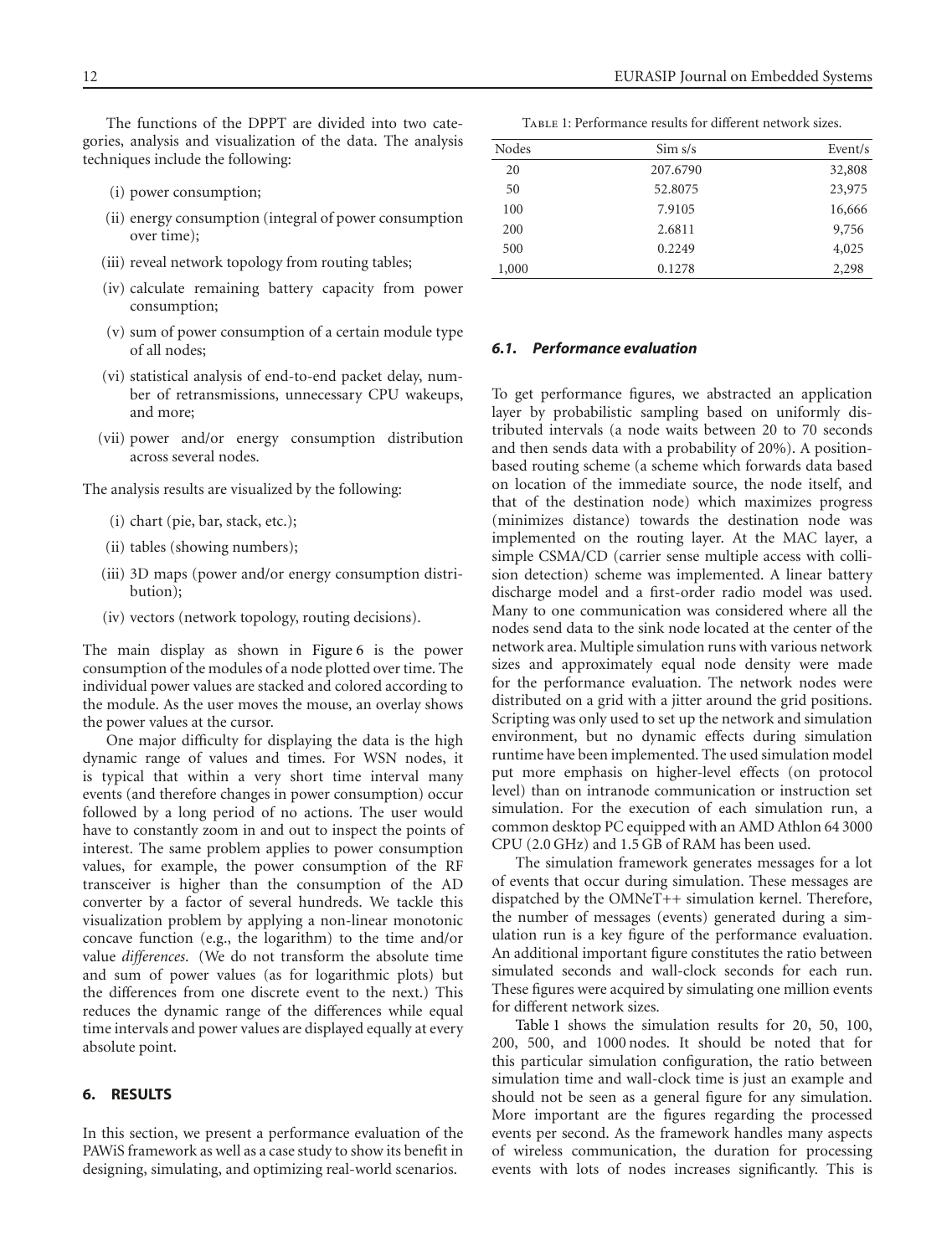related to the fact that the more nodes are simulated, the more signal-dependent calculations have to be computed at each sending operation thus resulting in less processed events per second. Evidently, the node's granularity (in terms of hardware and software) additionally affects the overall simulation performance. The finer grained a node is, the more events are needed to simulate one node which further drops the ratio between simulation time and wall-clock time.

In principle, a finer model granularity results in an increased number of OMNeT++ modules and submodules. OMNeT++ supports parallel discrete event simulation (PDES) strategies to enhance overall simulation performance but special measures need to be taken to ensure the synchronization of modules on distinct processors thus reducing the local simulation throughput. However to benefit from PDES, the model needs to consider some message exchange constraints to ensure the causality of events on distinct processors. Currently, the PAWiS framework does not comply with all of these constraints. Therefore, it is not yet possible to utilize PDES in order to speed up the simulation (though it is planned to make future versions of the framework PDES compliant).

The performance figures for this particular simulation show that with a network size of 500 nodes the simulation time progresses slower than wall clock time which makes it rather impractical to simulate larger networks over longtime periods (e.g., simulating 30 days for 1000 nodes would take 235 days!). As expected, these figures suggest that the framework needs to process more events per second and node with increasing network sizes. Though these figures seem to be not very promising, it should be noted that simulating this large networks at fine granularity is of little practical use. If one wants to simulate at fine granularity within one node, smaller network sizes also help identifying functionality issues and inefficiencies. In a second step larger networks may be simulated by omitting implementation details which helps to reduce the number of events. Moreover, simulating networks with sizes up to 30 nodes does better reflect currently commercially developed sensor network applications.

A scalability evaluation in [13] targeting various aspects of WSN simulation (some of them comparable to the PAWiS framework) with OMNeT++ confirms the above-mentioned figures and conclusions. The authors showed performance figures for WSN models with different complexities and sizes (a full model contains radio, environment, and battery) and finally conclude that simulating larger networks with current approaches is not practical.

#### *6.2. Case study*

A case study of a WSN for a tire pressure monitoring system (TPMS) in automobiles (as depicted in Section 3.4 and Figure 3) has been modeled and simulated with the PAWiS framework. The TPMS model consists of four wireless sensor nodes and a sink node. Each sensor node is attached to a different wheel while the sink node is placed in the central console. All sensor nodes are battery powered whereas the sink is connected to the car-power supply. Each sensor

periodically (every 20 seconds) reads the sensor values, and in case of a significant change from previous readings (this is modeled with a sending probability of 10%) it sends a packet to the sink node. As the focus of this example is not power awareness, the CPU never enters sleep mode but permanently executes code from the application. If the sink node receives the packet without bit errors, it sends an acknowledgment back to the originator node. At most, three retransmissions are attempted in case of acknowledgment timeouts by the sender. A sensor node in the model consists of modules for application, MAC and routing, timer, and radio. The application module is further divided into a sensor and an ADC for acquiring the tire pressure. In this model, MAC (utilizing CSMA strategy) and routing are combined as there is no explicit routing needed. The simulation of this TPMS model shows the power consumption of each of these modules. Resulting data can be further analyzed to figure out major power consuming modules and optimize them in order to increase the network life time. Two application scenarios have been simulated: the first scenario with a single car (consisting of the four sensor nodes and one sink node) and a second scenario including two cars within each other's proximity to observe the differences in power profiles of different modules. The two-car scenario should show the impact regarding power consumption and packet delivery ratio of potential interferers (packets from the opposing car are treated as noise) on the local sensor network in each car. After simulating both scenarios, the aforementioned DPPT (see Section 5) was used to integrate the power consumption figures of all the modules. The results are shown in Figure 7 where the power consumption of a specific sensor node from both scenarios is presented. As expected, the major part of power is consumed by the application module (indirectly as the CPU is actually consuming the power for software modules) with almost the same value for both scenarios. The sensor/ADC and timer modules contribute only with very small amounts to the overall power consumption since they are inactive for a significant portion of time. In the single-car scenario, the radio and MAC/routing consumed significantly less power than in the two-car scenario. This happens due to the fact that an increased number of sensor nodes within the vicinity of each other results in more network collisions which raise the bit error probability. Furthermore, bit errors result in packet retransmissions which additionally keep the radio in listening state for a longer time to wait for acknowledgments. The same applies for the MAC as more occurrences of timeouts and retransmits have to be processed.

We simulated this simple and straightforward case study of a TPMS on purpose. It took only about 20 manhours to model and simulate the real world scenario from scratch. Different scenarios were simulated (e.g., without acknowledgments, moving cars, static single car, etc.) with minor adjustments in the configuration file in less time. With the framework, module inefficiencies can easily be identified (the absolute figures may not be entirely accurate, although relative information may provide a deep insight) and can also be corrected in very short development cycles.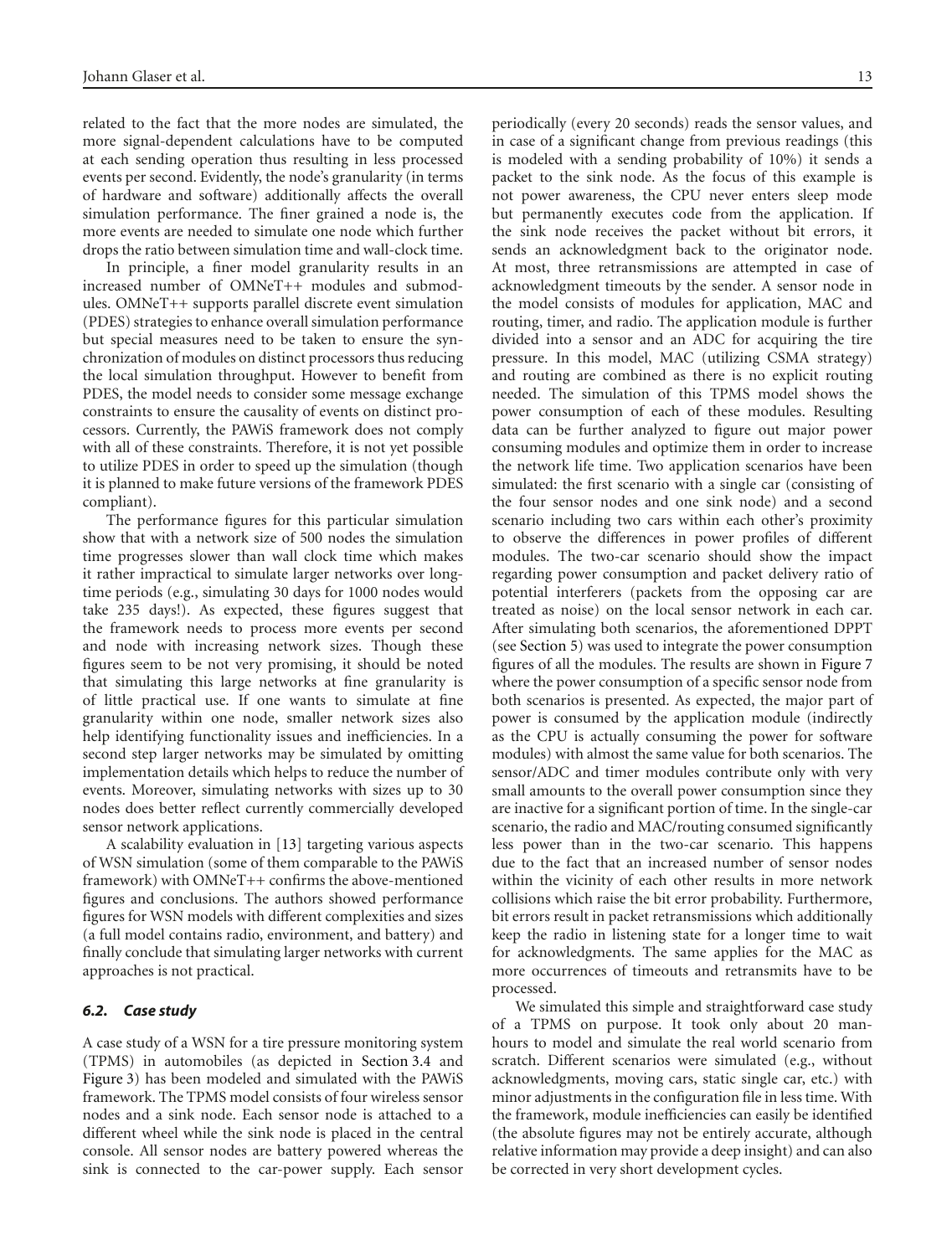

Figure 7: Power consumption results of the TPMS simulation for one node.

## *6.3. Optimization study*

In this case study, we discuss the optimization methodology for the development of a routing protocol with the PAWiS framework. This study was aimed to develop and optimize a table-less position-based routing protocol. Initially, we created a skeleton model (the same as used for the study in Section 6.1) for a simple node consisting of application layer (probabilistic sampling), MAC layer (CSMA), and physical layer (simple radio) as well as an implementation of the initial version of a table-less routing scheme which we call progress aware (PA). As the composition of the protocol stack is easily managed with the configuration file without the need to recompile the particular simulation, we executed many trials with numerous node compositions. After analyzing the simulation results, we identified several enhancements and alternatives for various aspects of the routing protocol. Consequently, multiple refinement cycles with distinct implementations of the position based routing strategy were applied. These strategies include PA, energy aware (EA), PA and EA with Rts/Cts packet exchanges, PA and EA with state of charge (SOC) packet exchanges, and even hybrid approaches (to dynamically change between progress aware and energy aware routing) to route packets. First, the performance figures acquired in each refinement iteration were analyzed to identify the main contributors to power consumption in the routing layers. In the next step, the gained insights were reapplied to the routing implementations resulting in additional refinement/analysis cycles until the results met the targeted power consumption constraints. The chart in Figure 8 depicts the network lifetime for various implementations of position-based routing



Figure 8: Network life time for various position-based routing implementations.

compared to our initial version of a protocol that utilized a PA scheme (with network lifetime scaled to 1 in the chart). The chart shows that the EA scheme exhibits lower lifetime compared to the PA scheme which can be perceived as a contradiction. The reason for this is that in this scheme packet forwarding is based on timers. For example, assume a four-node network comprising a source node *S*, a destination node *D* and two potential forwarders *A* and *B*. If *S* has some data to transmit, it sends them blindly. *A* and *B* being within transmission range of *S* receive them and start their respective timers. The timer of the node which provides maximum progress expires first (i.e., the timer of the node with more remaining energy), and further forwards the data while the other node upon listening to that data kills its timer and drops that data. EA scheme always try to balance energy consumption across nodes by routing through nodes with more remaining energy, therefore, once energy balance (all nodes having almost equal remaining energy) across the network is achieved, duplicate packets occur as timers of potential forwarders expire at the same time. These duplicate packets cause the routing layer to utilize the radio more often and hence drain the battery quicker which results in reduced network lifetimes.

#### **7. CONCLUSIONS AND FUTURE WORK**

In this paper, we presented a power aware discrete event simulation framework for wireless sensor networks and nodes. Based on OMNeT++, it provides additional features to capture energy consumption (at any desired level), introducing a model for the RF communication (enabling complex topologies) and environmental effects with scripting capabilities. It provides a visualization tool to analyze and visualize energy usage. The framework focuses on extensibility and reusability by outlining a protocol architecture and provides module library. The results show that the performance (execution time) of the PAWiS simulation framework is comparable with other frameworks and appropriate for the targeted field of application. The case studies showed that the modularization of OMNeT++ models combined with the abstract component concept of the PAWiS framework generally results in a reduced design-debug cycle.

The framework in its current version handles already much of the functionality and effects that are important for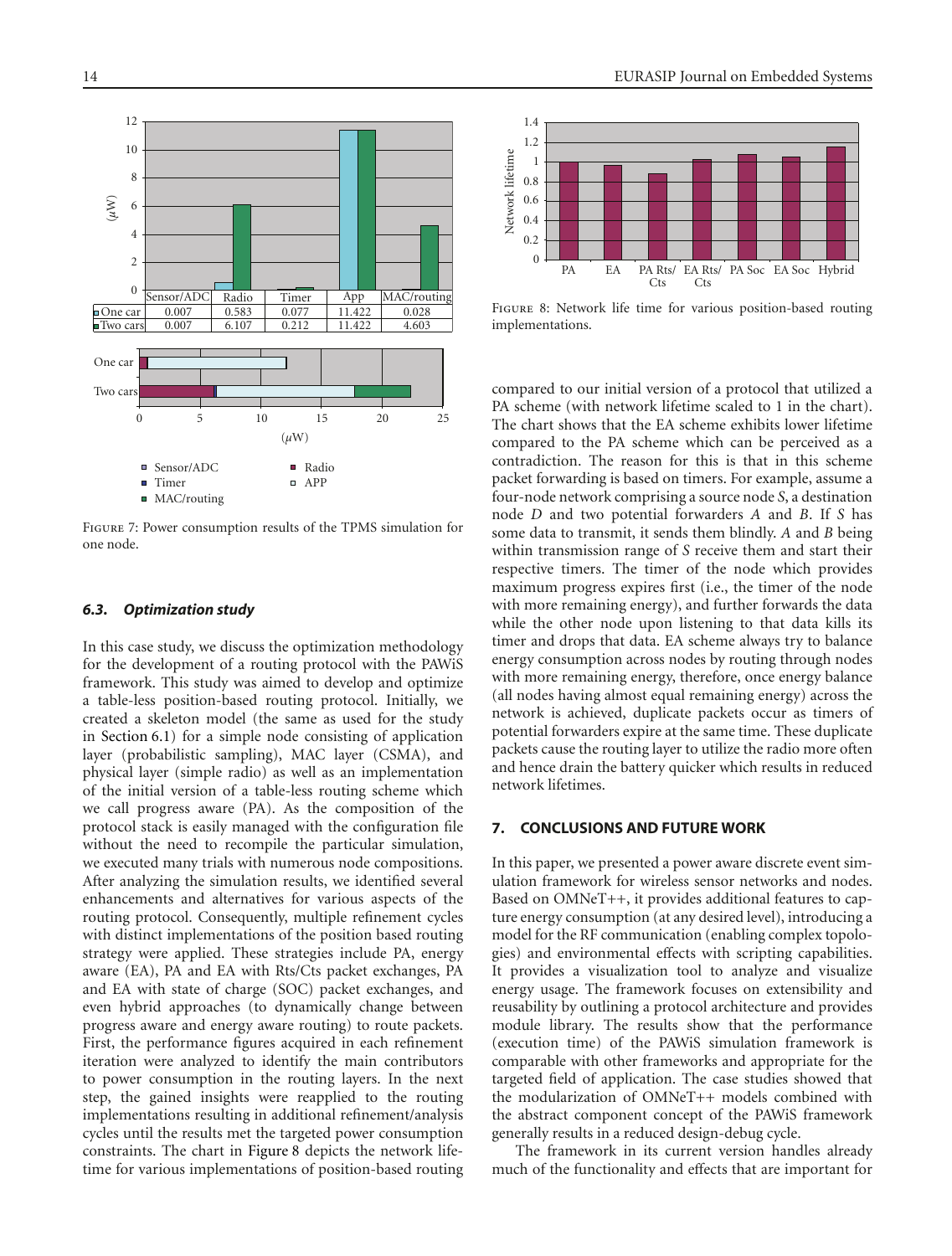simulating wireless sensor networks. However, there are still some extensions and features that need to be enhanced or included. Performance of the simulation framework needs to be further enhanced, as the current results show scalability issues for larger networks (see Section 6.1).

Furthermore, an important aspect of the simulation framework is the postprocessing tool chain. The visualization tool will be extended by additional functions for analyzing the output of the simulation application. Currently, the output comprises power consumption, fired events, and module occupation. Additionally, analysis tools will be included to allow the comparison of nodes regarding various properties gained from the simulation and features like significant power peak detection, min-max over sliding window, integration features.

Additional and updated information regarding the PAWiS project and the simulation framework is available at http://www.ict.tuwien.ac.at/pawis/.

#### **REFERENCES**

- [1] D. Weber, J. Glaser, and S. Mahlknecht, "Discrete event simulation framework for power aware wireless sensor networks," in *Proceedings of the 5th IEEE International Conference on Industrial Informatics (INDIN '07)*, vol. 1, pp. 335–340, Vienna, Austria, June 2007.
- [2] J. Glaser and D. Weber, "Simulation framework for power aware wireless sensors," in *Proceedings of the 4th European Conference on Wireless Sensor Networks (EWSN '07)*, K. Langendoen and T. Voigt, Eds., pp. 19–20, Delft, The Netherlands, January 2007.
- [3] S. Mahlknecht, J. Glaser, and T. Herndl, "PAWiS: towards a power aware system architecture for a SoC/SiP wireless sensor and actor node implementation," in *Proceedings of 6th IFAC International Conference on Fieldbus Systems and Their Applications*, pp. 129–134, Puebla, Mexico, November 2005.
- [4] S. A. Madani, S. Mahlknecht, and J. Glaser, "CLAMP: cross layer management plane for low power wireless sensor networks," in *Proceedings of the 5th International Workshop on Frontiers of Information Technology*, Islamabad, Pakistan, December 2007.
- [5] E. Egea-López, J. Vales-Alonso, A. Martínez-Sala, P. Pavón-Marñio, and J. García-Haro, "Simulation tools for wireless sensor networks," in *Proceedings of the International Symposium on Performance Evaluation of Computer and Telecommunication Systems (SPECTS '05)*, Philadelphia, Pa, USA, July 2005.
- [6] S. Kurkowski, T. Camp, and M. Colagrosso, "MANET simulation studies: the incredibles," *Mobile Computing and Communications Review*, vol. 9, no. 4, pp. 50–61, 2005.
- [7] D. Wetherall and C. J. Lindblad, "Extending Tcl for dynamic object-oriented programming," in *Proceedings of the 3rd USENIX Annual Tcl/Tk Workshop*, p. 19, Toronto, Canada, July 1995.
- [8] V. Naoumov and T. Gross, "Simulation of large ad hoc networks," in *Proceedings of the 6th ACM International Workshop on Modeling Analysis and Simulation of Wireless and Mobile Systems (MSWiM '03)*, pp. 50–57, San Diego, Calif, USA, September 2003.
- [9] G. Chen, J. Branch, M. Pflug, L. Zhu, and B. K. Szymanski, "Sense: a wireless sensor network simulator," in *Advances in*

*Pervasive Computing and Networking*, chapter 1, pp. 249–267, Springer, New York, NY, USA, 2006.

- [10] S. Park, A. Savvides, and M. B. Srivastava, "SensorSim: a simulation framework for sensor networks," in *Proceedings of the 3rd ACM International Workshop on Modeling, Analysis and Simulation of Wireless and Mobile Systems (MSWiM '00)*, pp. 104–111, Boston, Mass, USA, August 2000.
- [11] A. Varga, "The OMNeT++ discrete event simulation system," in *Proceedings of the 15th European Simulation Multiconference (ESM '01)*, pp. 319–324, Prague, Czech Republic, June 2001.
- [12] W. Drytkiewicz, S. Sroka, V. Handziski, A. Koepke, and H. Karl, "A mobility framework for OMNeT++," in *Proceedings of the 3rd International OMNeT++ Workshop*, Budapest, Hungary, January 2003.
- [13] E. Egea-López, J. Vales-Alonso, A. Martínez-Sala, P. Pavón-Marñio, and J. García-Haro, "Simulation scalability issues in wireless sensor networks," *IEEE Communications Magazine*, vol. 44, no. 7, pp. 64–73, 2006.
- [14] C. Mallanda, A. Suri, V. Kunchakarra, S. S. Iyengar, R. Kannan, and A. Durresi, "Simulating wireless sensor networks with OMNeT++," submitted to *IEEE Computers*.
- [15] X. Zeng, R. Bagrodia, and M. Gerla, "GloMoSim: a library for parallel simulation of large-scale wireless networks," in *Proceedings of the 12th Workshop on Parallel and Distributed Simulation (PADS '98)*, pp. 154–161, Banff, Canada, May 1998.
- [16] M. Varshney, D. Xu, M. B. Srivastava, and R. L. Bagrodia, "SenQ: a scalable simulation and emulation environment for sensor networks," in *Proceedings of the 6th International Conference on Information Processing in Sensor Networks (IPSN '07)*, pp. 196–205, Cambridge, Mass, USA, April 2007.
- [17] C. Perkins and E. Royer, "Ad hoc on-demand distance vector routing," in *Proceedings of the 2nd IEEE Workshop on Mobile Computing Systems and Applications (WMCSA '99)*, pp. 90– 100, New Orleans, La, USA, February 1999.
- [18] D. B. Johnson and D. A. Maltz, "Dynamic source routing in ad hoc wireless networks," in *Mobile Computing*, Kluwer Academic Publishers, Norwood, Mass, USA, 1996.
- [19] D. Cavin, Y. Sasson, and A. Schiper, "On the accuracy of MANET simulators," in *Proceedings of the 2nd ACM International Workshop on Principles of Mobile Computing (POMC '02)*, pp. 38–43, Toulouse, France, October 2002.
- [20] G. Chen and B. K. Szymanski, "COST: a component-oriented discrete event simulator," in *Proceedings of the 34th Winter Simulation Conference (WSC '02)*, vol. 1, pp. 776–782, San Diego, Calif, USA, December 2002.
- [21] J. Liu, X. Liu, and E. A. Lee, "Modeling distributed hybrid systems in Ptolemy II," in *Proceedings of the American Control Conference*, vol. 6, pp. 4984–4985, Arlington, Va, USA, June 2001.
- [22] P. Baldwin, S. Kohli, E. A. Lee, X. Liu, and Y. Zhao, "Modeling of sensor nets in Ptolemy II," in *Proceedings of the 3rd International Symposium on Information Processing in Sensor Networks (IPSN '04)*, pp. 359–368, Berkeley, Calif, USA, April 2004.
- [23] J. A. Miller, R. S. Nair, Z. Zhang, and H. Zhao, "JSIM: a Javabased simulation and animation environment," in *Proceedings of the 30th Annual Simulation Symposium*, pp. 31–42, Atlanta, Ga, USA, April 1997.
- [24] P. Levis, N. Lee, M. Welsh, and D. Culler, "TOSSIM: accurate and scalable simulation of entire TinyOS applications," in *Proceedings of the 1st International Conference on Embedded Networked Sensor Systems (SenSys '03)*, pp. 126–137, Los Angeles, Calif, USA, November 2003.